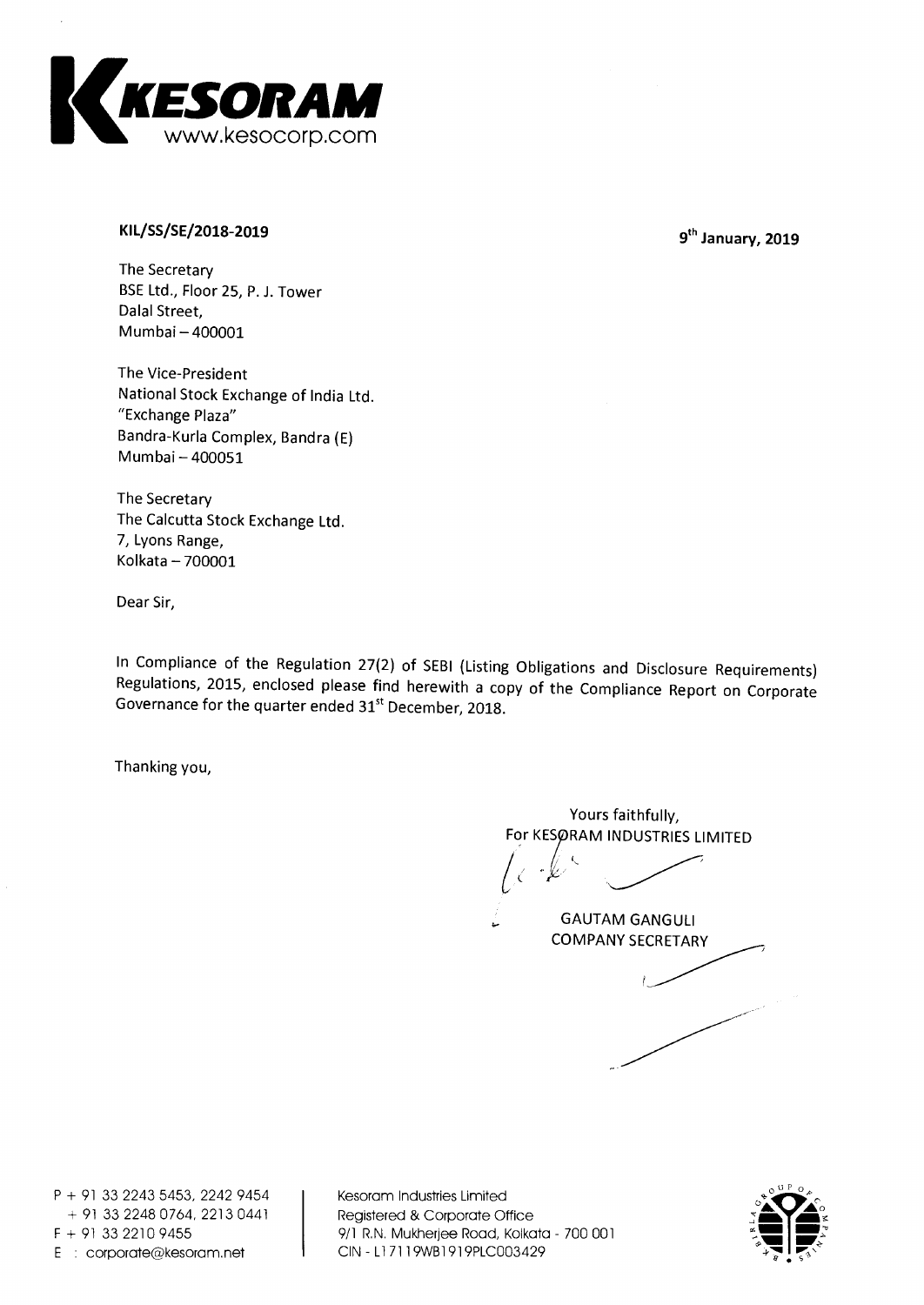

1. Name of Listed Entity **KESORAM INDUSTRIES LIMITED** 

2. Quarter ended **DECEMBER, 2018** 

| I. Composition of Board of Directors |                                |                                    |                                                                                                        |                                                             |                          |                                                                                                                                            |                                                                                                                                                                     |                                                                                                                                                                                                         |
|--------------------------------------|--------------------------------|------------------------------------|--------------------------------------------------------------------------------------------------------|-------------------------------------------------------------|--------------------------|--------------------------------------------------------------------------------------------------------------------------------------------|---------------------------------------------------------------------------------------------------------------------------------------------------------------------|---------------------------------------------------------------------------------------------------------------------------------------------------------------------------------------------------------|
| Title<br>(Mr. I)<br>Ms.)             | Name of the Director           | PAN <sup>\$</sup> & DIN            | Category<br>(Chairperson/Exe<br>cutive/Non-<br>Executive/<br>Independent/<br>Nominee) <sup>&amp;</sup> | Date of<br>Appointment in<br>the current<br>term /cessation | Tenure*                  | No of<br>Directorship in<br>listed entities<br>including this<br>listed entity<br>(Refer<br>Regulation<br>25(1) of Listing<br>Regulations) | Number of<br>memberships in<br>Audit/<br>Stakeholder<br>Committee(s)<br>including this<br>listed entity<br>(Refer<br>Regulation<br>26(1) of Listing<br>Regulations) | No of post of<br>Chairperson<br>in Audit/<br>Stakeholder<br>Committee<br>held in listed<br>entities<br>including this<br>listed entity<br>(Refer<br>Regulation<br>$26(1)$ of<br>Listing<br>Regulations) |
| Mr.                                  | Basant Kumar Birla             | DIN-00055856<br>PAN-AEKPB3110L     | Chairman / Non-<br>Executive / Non<br>Independent                                                      | 13.07.2018                                                  |                          | 5                                                                                                                                          | None                                                                                                                                                                | None                                                                                                                                                                                                    |
| Mrs.                                 | Manjushree Khaitan             | DIN-00055898<br>PAN-AGFPK0198L     | Vice- Chairperson<br>/Executive                                                                        | 05.02.2013                                                  |                          | $\overline{2}$                                                                                                                             | None                                                                                                                                                                | None                                                                                                                                                                                                    |
| Mr.                                  | Amitabha Jugalkishore<br>Ghosh | DIN-00055962<br>PAN-AAFPG7411C     | independent/<br>Non-Executive                                                                          | 08.07.2014                                                  | 53 months<br>and 25 days | 3                                                                                                                                          | $\overline{a}$                                                                                                                                                      | $\overline{2}$                                                                                                                                                                                          |
| Mr.                                  | Kashi Prasad Khandelwal        | DIN-00748523<br>PAN-AETPK9443E     | Independent/<br>Non-Executive                                                                          | 08.07.2014                                                  | 53 months<br>and 25 days | 3                                                                                                                                          | 3                                                                                                                                                                   | None                                                                                                                                                                                                    |
| Mr.                                  | Sudip Banerjee                 | DIN-05245757<br>PAN-<br>AANPB2951Q | Independent/<br>Non-Executive                                                                          | 08.07.2014                                                  | 53 months<br>and 25 days | 4                                                                                                                                          | $\overline{2}$                                                                                                                                                      | None                                                                                                                                                                                                    |
| Mr.                                  | Lee Seow Chuan                 | DIN-02696217<br>PAN-N.A.           | Independent/<br>Non-Executive                                                                          | 12.12.2015                                                  | 36 months 21<br>days     | $\mathbf{1}$                                                                                                                               | $\mathbf{1}$                                                                                                                                                        | None                                                                                                                                                                                                    |
| Ms.                                  | Jikyeong Kang                  | DIN-08045661<br>PAN-N.A.           | independent/<br>Non-Executive                                                                          | 10.01.2018                                                  | 11 months 21<br>days     | $\mathbf{1}$                                                                                                                               | $\ddot{\phantom{0}}$                                                                                                                                                | None                                                                                                                                                                                                    |
| Mr.                                  | Siddhartha Mohanty             | DIN-08058830<br>PAN-<br>ACOPM1296R | Non Executive/<br>Nominee                                                                              | 10.02.2018                                                  |                          | $\mathbf{1}$                                                                                                                               | $\mathbf{1}$                                                                                                                                                        | None                                                                                                                                                                                                    |
| Mr.                                  | <b>CHANDER KUMAR JAIN</b>      | DIN-08125968<br>PAN-ABVPJ5759K     | <b>Executive / Whole</b><br>time Director                                                              | 04.05.2018                                                  |                          | 1                                                                                                                                          | None                                                                                                                                                                | None                                                                                                                                                                                                    |

\$ PAN number of any director would not be displayed on the website of Stock Exchange

& Category of directors means Executive/Non-executive/Independent/Nominee. if a Director fits into more than one category write all categories separating them with hyphen \* to be filled only for Independent Director. Tenure would mean total period from which Independent Director is serving on Board of Directors of the listed entity in continuity

without any cooling off period.<br>\*\* For the purpose of clarity, a Director counted as Chairman/Chairperson of a Committee has not been again counted as a Member of the Committee in which he/she is a counted Chairman/Chairperson.

P + 91 33 2243 5453, 2242 9454 + 91 33 2248 0764, 2213 0441

E : corporate@kesoram.net

Kesoram Industries Limited Registered & Corporate Office F + 91 33 2210 9455 9/1 R.N. Mukherjee Road, Kolkata - 700 001<br>F : corporate@kesoram.net CIN - L17119WB1919PLC003429

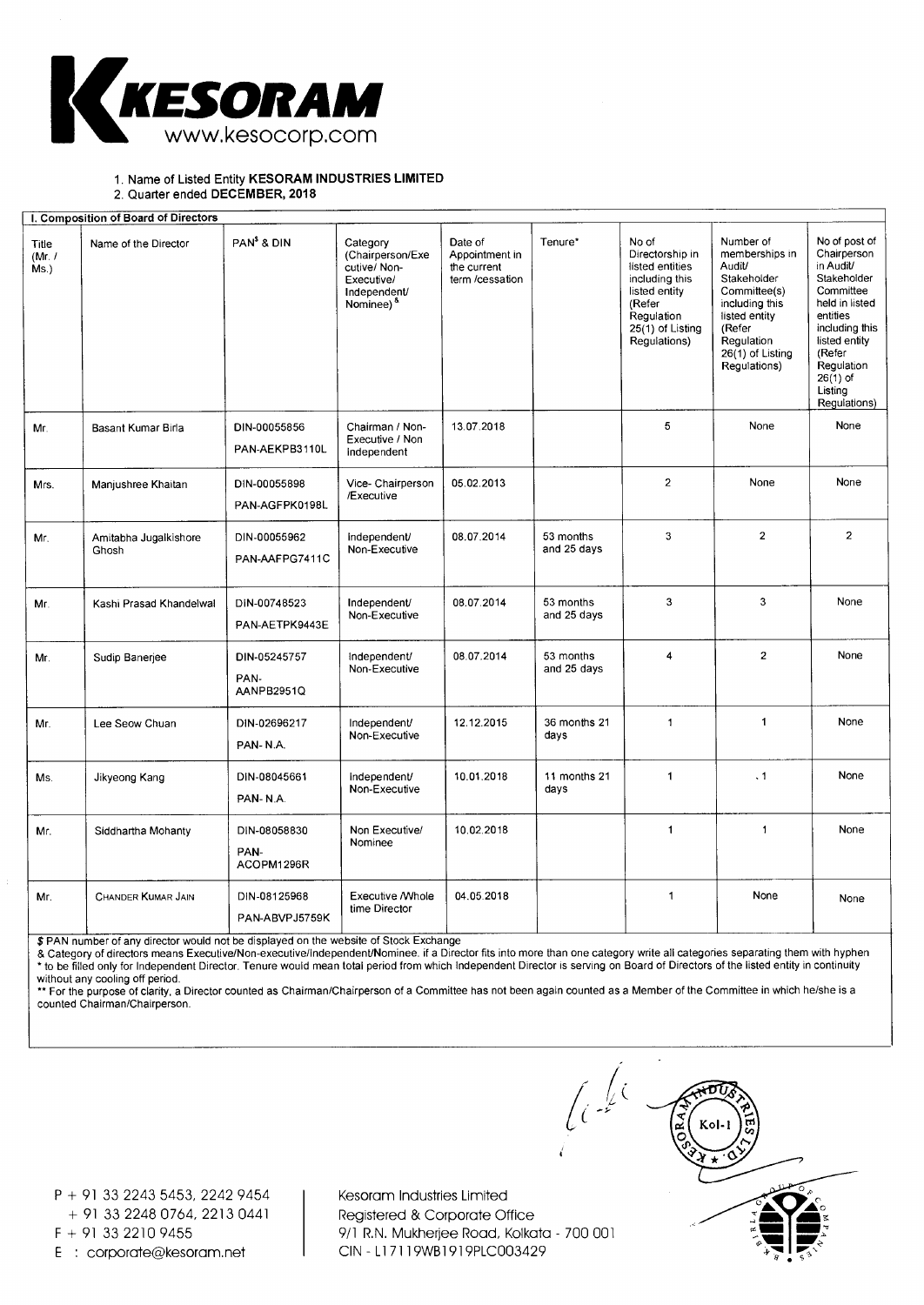

counted Chairman/Chairperson.

## II. Composition of Committees

| Name of Committee                                                                      | Name of Committee members                                                                                                         | Category (Chairperson/Executive/Non-<br>Executive/independent/Nominee) \$                                                                                                                               |
|----------------------------------------------------------------------------------------|-----------------------------------------------------------------------------------------------------------------------------------|---------------------------------------------------------------------------------------------------------------------------------------------------------------------------------------------------------|
| 1. Audit Committee                                                                     | Amitabha Jugalkishore Ghosh<br>Kashi Prasad Khandelwal<br>Lee Seow Chuan<br>Sudip Banerjee<br>Jikyeong Kang<br>Siddhartha Mohanty | Chairperson of Committee / Independent/ Non-Executive<br>Independent/ Non-Executive<br>Independent/ Non-Executive<br>Independent/ Non-Executive<br>Independent/ Non-Executive<br>Non-Executive/ Nominee |
| 2. Nomination & Remuneration Committee                                                 | Amitabha Jugalkishore Ghosh<br>Kashi Prasad Khandelwal<br>Lee Seow Chuan                                                          | Chairperson of Committee / Independent/ Non-Executive<br>Independent/ Non-Executive<br>Independent/ Non-Executive                                                                                       |
| 3. Risk Management Committee (if applicable)<br>4. Stakeholders Relationship Committee | <b>N.A.</b><br>Amitabha Jugalkishore Ghosh<br>Kashi Prasad Khandelwal                                                             | N.A.<br>Chairperson of Committee /Independent/ Non-Executive<br>Independent/ Non-Executive                                                                                                              |

\$ Category of directors means Executive/Non-executive/Independent/Nominee. if a Director fits into more than one category write all categories separating them with hyphen

## III. Meeting of Board of Directors

| Date(s) of Meeting (if any) in the previous quarter            | quarter                                        | Date(s) of Meeting (if any) in the relevant                    |  | Maximum gap between any two consecutive meetings (in<br>number of days)  |  |  |
|----------------------------------------------------------------|------------------------------------------------|----------------------------------------------------------------|--|--------------------------------------------------------------------------|--|--|
| 13.08.2018                                                     | 03.10.2018                                     |                                                                |  | 50 days (excluding both the days)                                        |  |  |
|                                                                | 13.11.2018                                     |                                                                |  |                                                                          |  |  |
| 04.12.2018                                                     |                                                |                                                                |  |                                                                          |  |  |
| IV. Meeting of Committees                                      |                                                |                                                                |  |                                                                          |  |  |
| Date(s) of meeting of the committee in the<br>relevant quarter | Whether requirement of Quorum<br>met (details) | Date(s) of meeting of the<br>committee in the previous quarter |  | Maximum gap between any two consecutive<br>meetings (in number of days)* |  |  |
| <b>Audit Committee</b>                                         |                                                |                                                                |  |                                                                          |  |  |

| 13.11.2018 | Yes | 13.08.2018 | 91 days (excluding both the days) |  |
|------------|-----|------------|-----------------------------------|--|
| 04.12.2018 |     |            |                                   |  |
|            |     |            |                                   |  |

<sup>P</sup>+ 91 33 2243 5453, 2242 9454 + 91 33 2248 0764, 2213 0441

700 001 F + 91 33 2210 9455 9/1 R.N. Mukherjee Road, Kolkata Kesoram Industries Limited Registered & Corporate Office E : corporate@kesoram.net CIN - Ll 7119WB1919PLC003429

 $\int_{S^1}$  .  $\int_{S^2}$